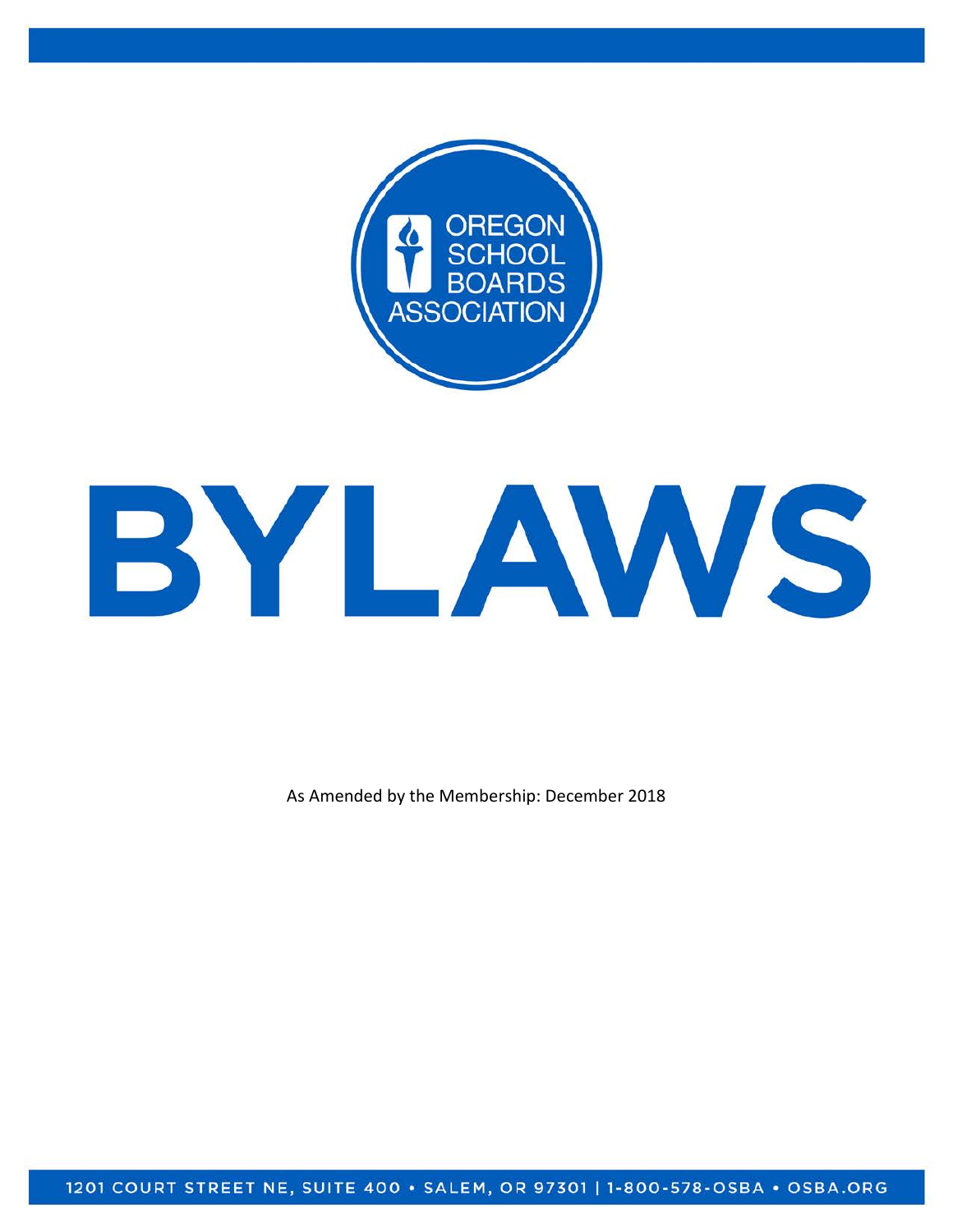## **TABLE OF CONTENTS**

#### Page

| <b>SECTION 1</b> |  |
|------------------|--|
| <b>SECTION 2</b> |  |
| 2.1              |  |
| 2.2              |  |
| 2.3              |  |
| 2.4              |  |
| 2.5              |  |
| 2.6              |  |
| 2.7              |  |
| 2.8              |  |
| 2.9              |  |
| 2.10             |  |
| 2.11             |  |
| 2.12             |  |
| 2.13             |  |
| 2.14             |  |
| <b>SECTION 3</b> |  |
| 3.1              |  |
| 3.2              |  |
| 3.3              |  |
| 3.4              |  |
| 3.5              |  |
| 3.6              |  |
| 3.7              |  |
| 3.8              |  |
| 3.9              |  |
| 3.10             |  |
| 3.11             |  |
| 3.12             |  |
| 3.13             |  |
| 3.14             |  |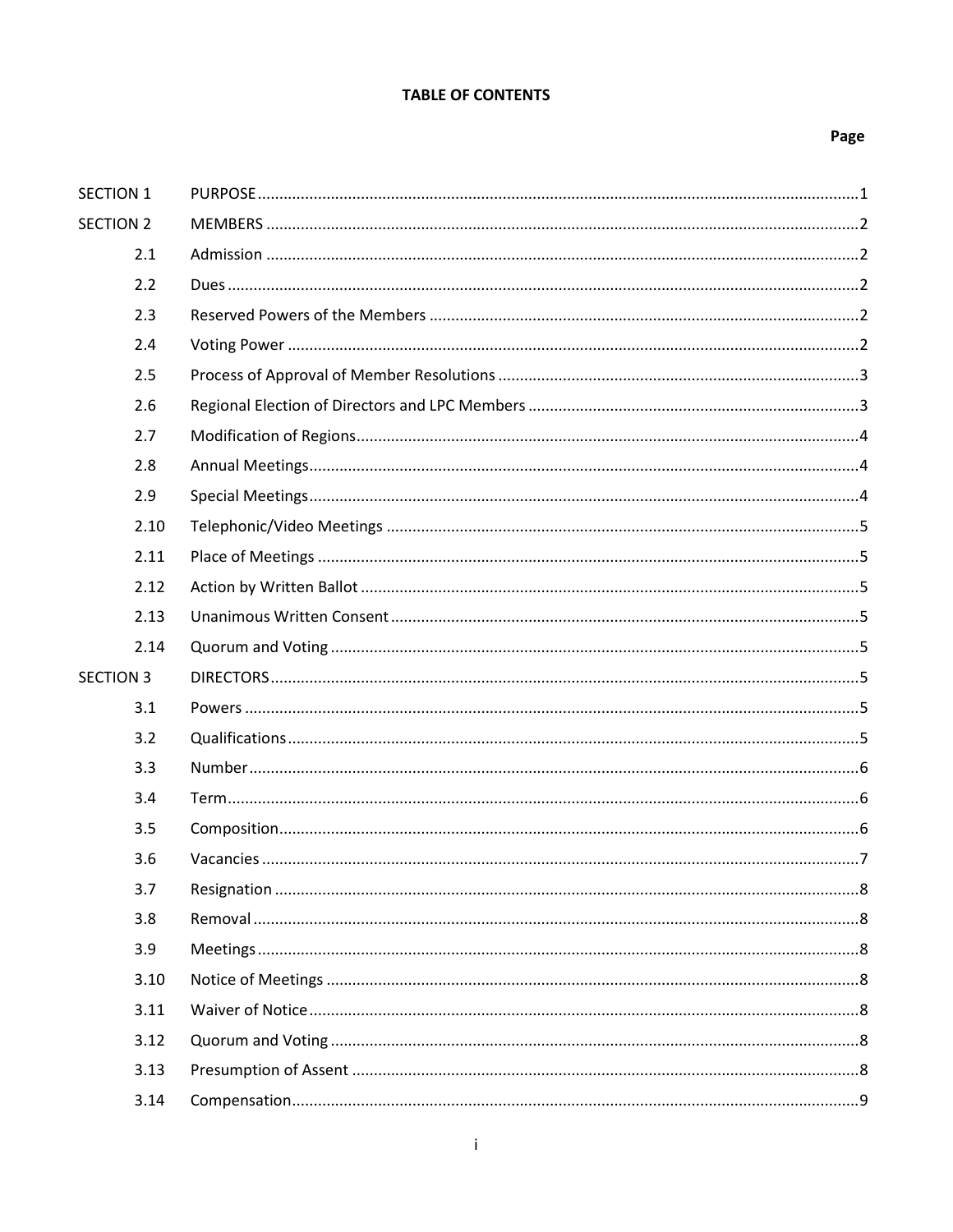## **TABLE OF CONTENTS** (continued)

## Page

|                  | 3.15 |  |
|------------------|------|--|
| <b>SECTION 4</b> |      |  |
|                  | 4.1  |  |
|                  | 4.2  |  |
|                  | 4.3  |  |
|                  | 4.4  |  |
|                  | 4.5  |  |
| <b>SECTION 5</b> |      |  |
|                  | 5.1  |  |
|                  | 5.2  |  |
|                  | 5.3  |  |
|                  | 5.4  |  |
|                  | 5.5  |  |
| <b>SECTION 6</b> |      |  |
| <b>SECTION 7</b> |      |  |
|                  | 7.1  |  |
|                  | 7.2  |  |
|                  | 7.3  |  |
|                  | 7.4  |  |
|                  | 7.5  |  |
|                  | 7.6  |  |
|                  | 7.7  |  |
|                  | 7.8  |  |
|                  | 7.9  |  |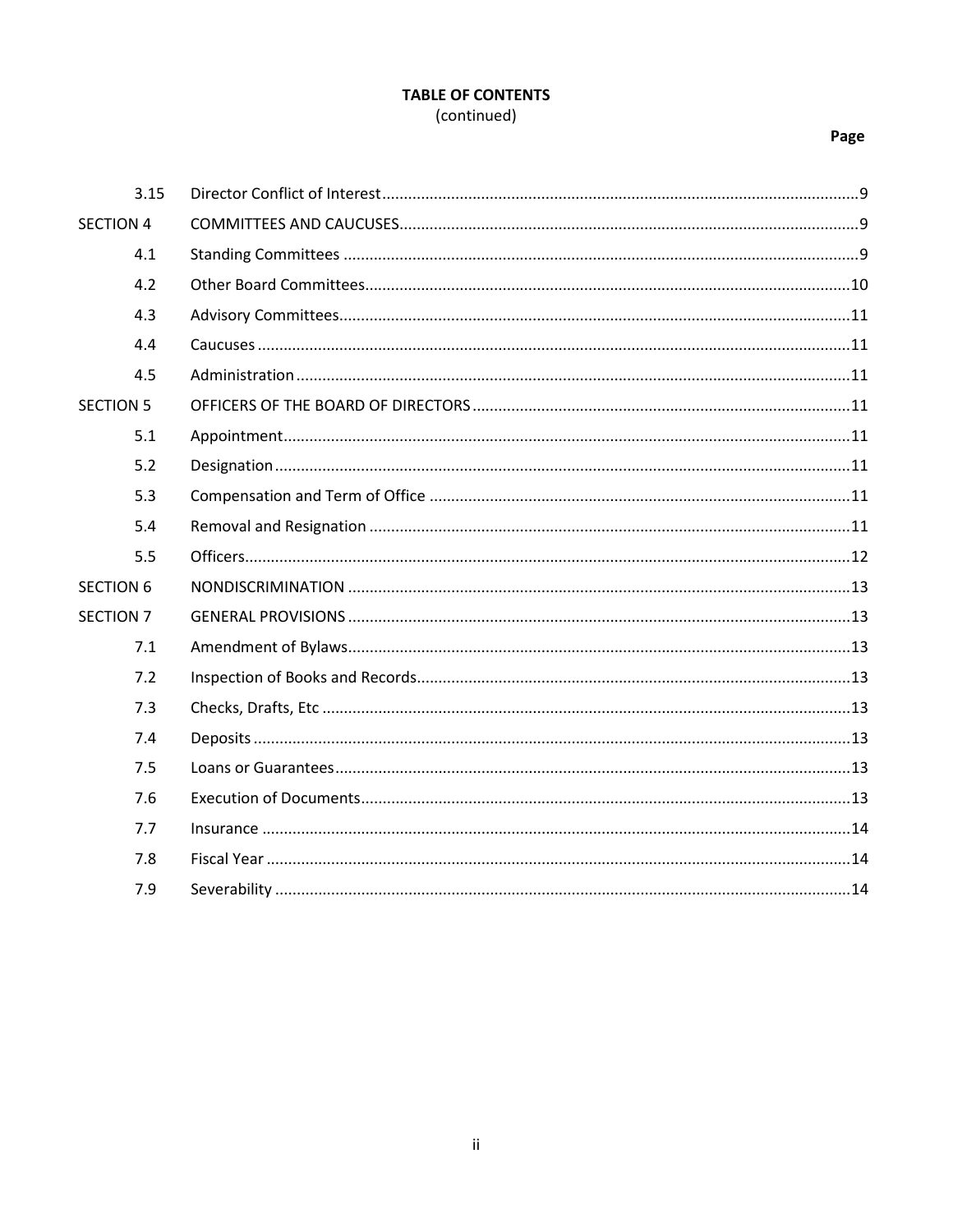## **SECTION 1 PURPOSE**

- A. The Oregon School Boards Association (the "Association") exists solely to perform essential governmental functions and all of its income accrues to the State of Oregon or its political subdivisions as required under IRC Section 115. In particular, the Association's mission and purpose are as follows:
- B. To work for the general advancement and improvement of the education of all public school children of the State of Oregon.
- C. To gather and disseminate information pertinent to the successful operation of public schools.
- D. To work for the most efficient and effective organization of public schools of this state. "Public schools" include local school districts, education service districts, the State Board of Education and community colleges classified as a political subdivision.
- E. To work for adequate and dependable financial support for the public schools of this state.
- F. To study all legislation which affects the public schools of Oregon and to support and work for that which appears to be desirable and to keep members informed thereof. To propose and work for the enactment of proper educational legislation.
- G. To encourage the establishment and maintenance of best practices and high standards in the conduct and operation of the public school educational system.
- H. To study and interpret educational programs and to relate them to the needs of pupils.
- I. To promote public understanding of the role of school boards and school board members in the improvement of education.
- J. To conduct seminars, conferences, and research projects in the various aspects of education for the benefit of members.
- K. To endeavor to implement the policies, beliefs and resolutions of the Association members and board of directors.
- L. To do such other things as the member boards or board of directors may deem appropriate for the accomplishment of these and other purposes which tend to improve public education.
- M. To enter into such cooperative agreement with members for the pooling of resources and the provision of services as may result in the more efficient utilization of district resources and accrue to their financial advantage.

## **SECTION 2 MEMBERS**

**2.1 Admission.** All members must qualify as (1) a "political subdivision" as defined under Treas Reg § 1.103-1(b) and Revenue Ruling 78-276, 1978-2 CB 256 and (2) as one of the following:

**2.1.1** Local School District as defined under ORS Chapter 332;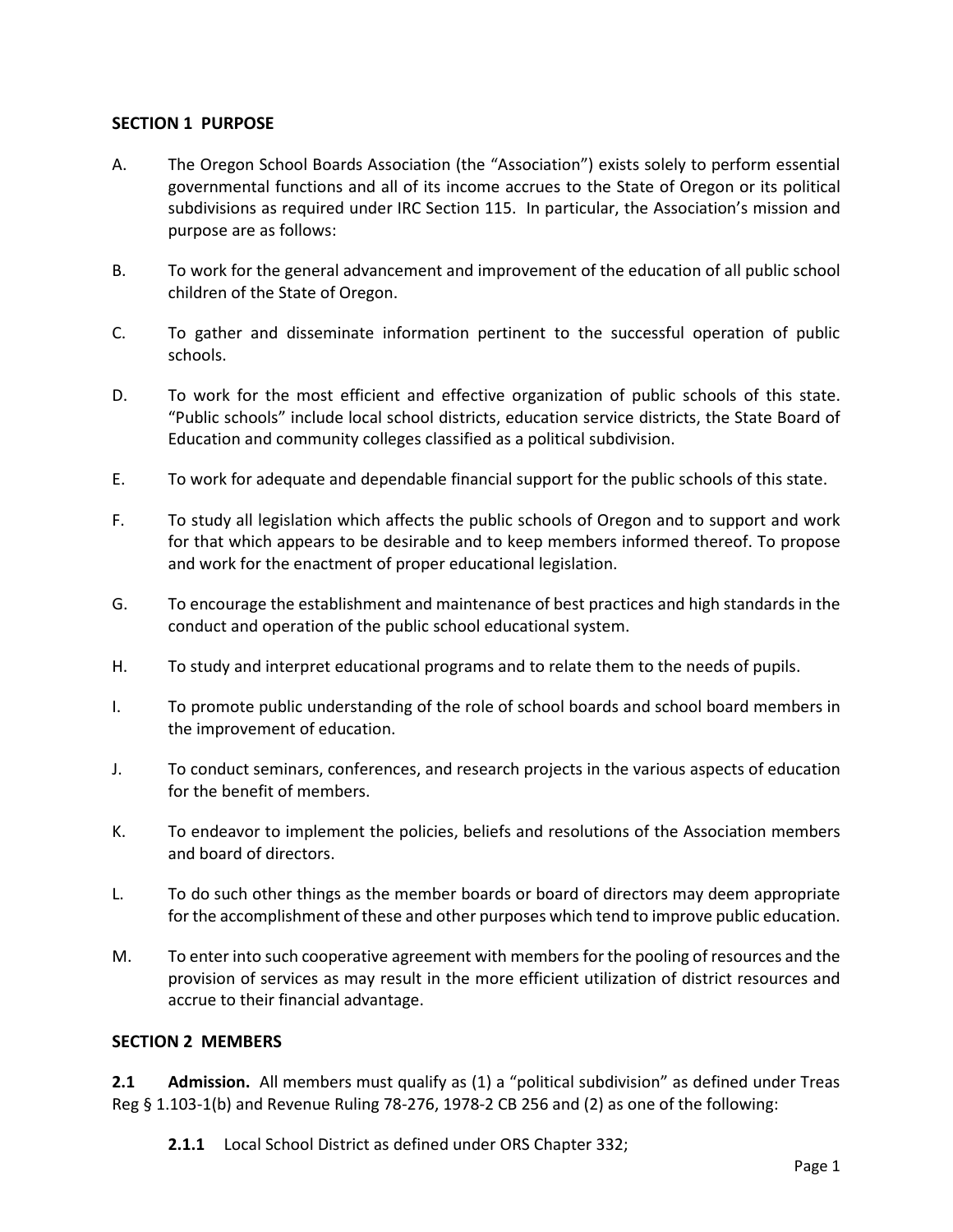**2.1.2** Education Service District as defined under ORS Chapter 334;

**2.1.3** Community College District as defined under ORS Chapter 341;

**2.1.4** State Board of Education as defined under ORS Chapter 326; and

**2.1.5** Any other governmental educational organization qualifying as a political subdivision, as approved by resolution of the board of directors.

**2.2 Dues.** Annual dues shall be set by majority vote of the members and shall be based on resident Average Daily Membership (ADMr) as of December 31 of the preceding year as reported to the Oregon Department of Education. Dues shall be payable on July 1 of each year and shall become delinquent on September 1 of each year. Member status shall automatically terminate for members failing to pay dues by September 1 unless an extension is requested and granted by the board of directors.

<span id="page-4-0"></span>**2.3 Reserved Powers of the Members.** The following corporate actions require the consent and approval of the members:

- **2.3.1** Election and removal of directors;
- **2.3.2** Election and removal of the Legislative Policy Committee ("LPC") members;
- **2.3.3** Approval of resolutions to effectuate any of the following:

(a) Adoption, amendment, or restatement of the articles of incorporation or bylaws;

(b) Modification to the region descriptions set forth in Section [2.6.1;](#page-5-0) and the

(c) Dissolution, merger, or the sale, pledge, or transfer of all or substantially all of the Association's assets.

#### <span id="page-4-1"></span>**2.4 Voting Power**.

**2.4.1 Election of Directors and LPC Members**. For the purposes of nominating and electing directors and LPC members, each member shall have one vote.

**2.4.2 Resolution**. For the purposes of approving a resolution, each member shall have one vote on all resolutions except as follows:

(a) K-12 Local Districts with an ADMr between 15,600 and 23,400 shall have two votes.

(b) K-12 Local Districts with an ADMr between 23,400.1 and 31,200 shall have three votes.

(c) K-12 Local Districts with an ADMr between 31,200.1 and 39,000 shall have four votes.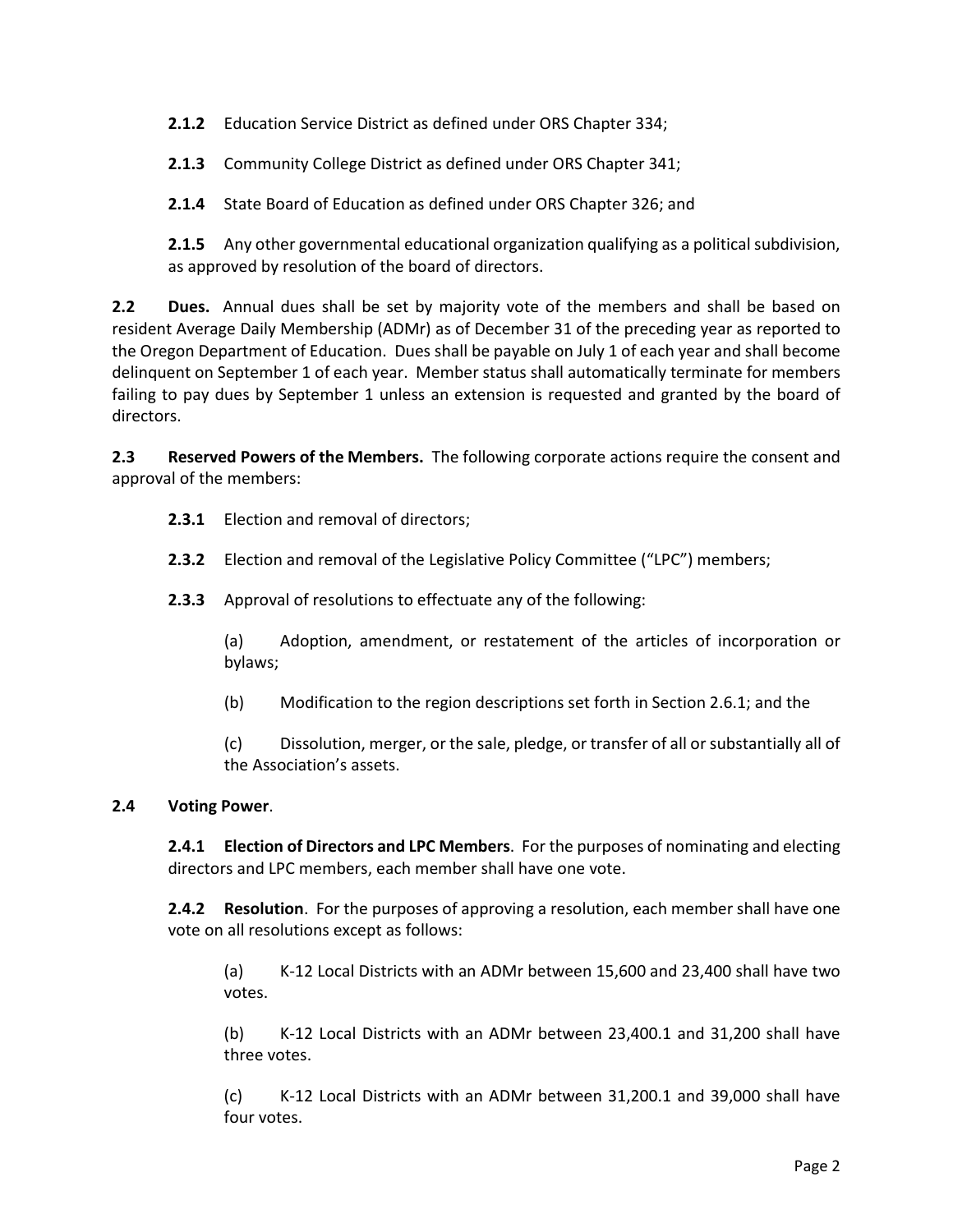(d) K-12 Local Districts with an ADMr between 39,000.1 and above shall have five votes.

## **2.5 Process of Approval of Member Resolutions.**

**2.5.1** Generally, members shall approve resolutions annually by ballot vote. Members or the board of directors may submit a resolution for member approval. Such resolutions shall be submitted to the board of directors no later than September 30th. The board of directors shall distribute all timely submitted resolutions, together with an official ballot, to the members no later than October 15. Members shall vote by ballot submitted to the board of directors no later than December 15.

**2.5.2** The board of directors may call a special meeting of the members under Sectio[n 2.9,](#page-6-0) as necessary.

## <span id="page-5-0"></span>**2.6 Regional Election of Directors and LPC Members**

**2.6.1 Regional Voting.** For the purposes of nominating and electing the board of directors and LPC members, the Association members shall be organized into and represented by region:

(a) Eastern Region includes all of the members located in the counties of Baker, Grant, Malheur, Union, Wallowa, and Wheeler.

(b) Gorge Region includes all of the members located in the counties of Gilliam, Morrow, Sherman, Umatilla, and Wasco.

(c) Central Region includes all of the members located in the counties of Crook, Deschutes, and Jefferson.

(d) Southeast Region includes all of the members located in the counties of Harney, Klamath, and Lake.

(e) Southern Region includes all of the members located in the counties of Jackson and Josephine.

(f) Lane Region includes all of the members located in the county of Lane.

(g) Clackamas Region includes all of the members located in the county of Clackamas and Hood River.

(h) Douglas/South Coast Region includes all of the members located in the counties of Coos, Curry, and Douglas.

(i) Linn, Benton, Lincoln Region includes all of the members located in the counties of Benton, Lincoln, and Linn.

(j) Marion Region includes all of the members located in the county of Marion.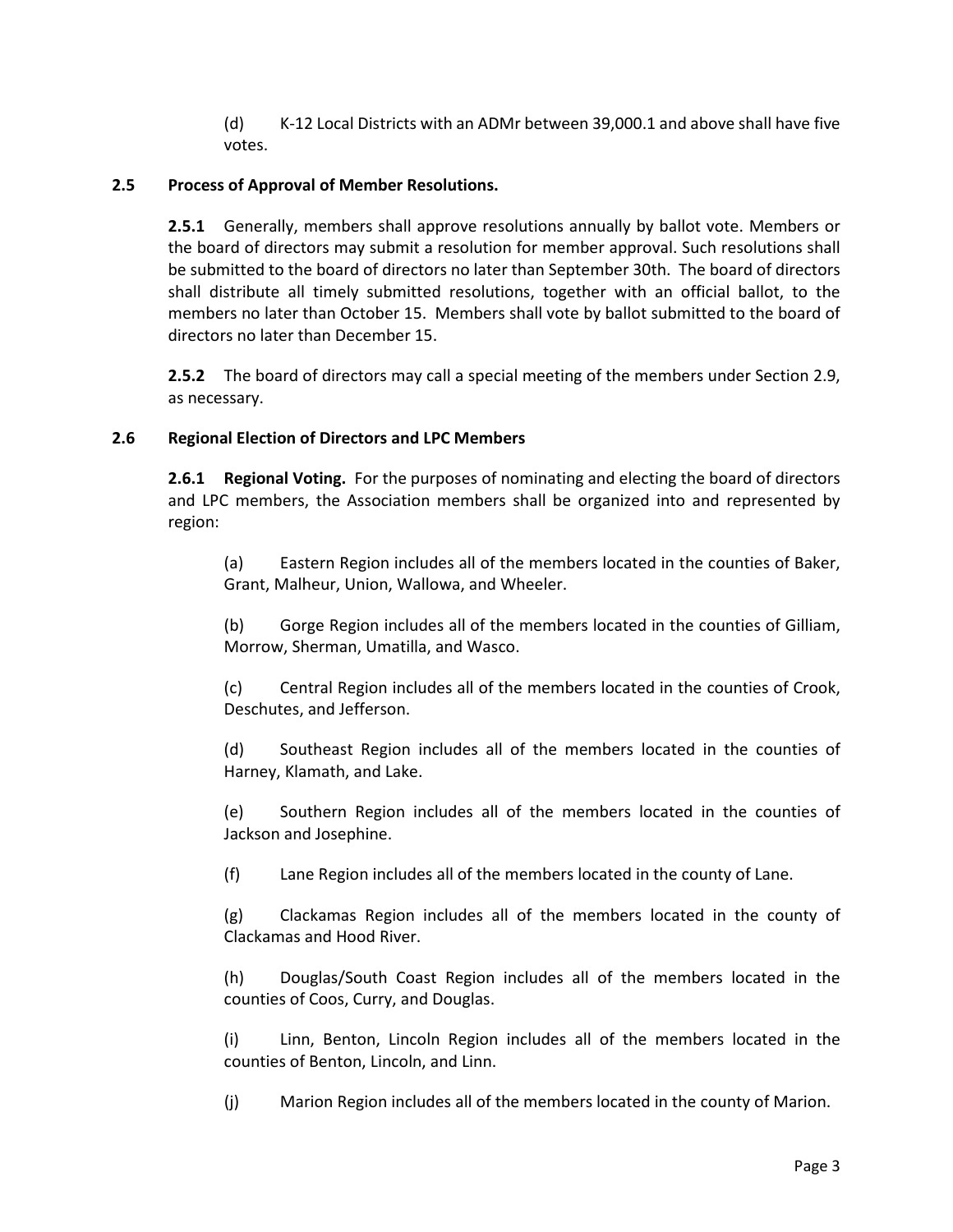(k) Yamhill, Polk Region includes all of the members located in the counties of Polk and Yamhill.

(l) North Coast Region includes all of the members located in the counties of Clatsop, Columbia, and Tillamook.

(m) Washington Region includes all of the members located in the county of Washington.

(n) Multnomah Region includes all of the members located in the county of Multnomah.

Members shall be assigned to the region in which their main administrative office is located. If a member's district boundaries span more than one region, the member board must declare which region it intends to vote and shall vote only in that region.

**2.6.2** Regional elections shall be taken by majority vote of the members within the region.

**2.7 Modification of Regions.** A formal review of the regional organizations described in Section [2.6.1](#page-5-0) shall be conducted by the board of directors at least every three years commencing with 2017. Any recommended changes to the regional organization shall be submitted to the members in the form of a resolution in accordance with the provisions of Section [2.11.](#page-6-1)

**2.8 Annual Meetings**. An annual meeting of members shall be held in November of each year unless a different date or time is fixed by the board of directors and stated in the notice of the meeting. Failure to hold an annual meeting on the stated date shall not affect the validity of any corporate action. At the annual meeting, the president and secretary-treasurer of the board of directors, any other officer or person whom the president may designate, shall report on the state of the Association, the activities and financial condition of the Association.

<span id="page-6-0"></span>**2.9 Special Meetings.** A special meeting of members shall be held upon the call of the president or 25 percent of the board of directors. All members shall be officially notified of a special meeting by written notice, mailed via U.S. mail or electronic mail to all members at least 15 days prior to the date of the meeting. Such notice shall include a description of all agenda items and any matters to be voted upon by the members, the place and time of the meeting, and instructions describing the method by which members can participate by telephone or video. Notice shall also comply with all procedures and include any information as required by ORS Chapter 192.

**2.10 Telephonic/Video Meetings**. The board of directors may permit any member to participate in an annual or special meeting, or conduct the meetings through, use of any means of communication by which all persons participating may simultaneously hear each other during the meeting. A member participating in the meeting by this means is deemed to be present in person at the meeting.

<span id="page-6-1"></span>**2.11 Place of Meetings.** Meetings of the members shall be held at any place in or out of Oregon designated by the board of directors. If a meeting place is not designated by the board of directors, the meeting shall be held at the Association's principal office.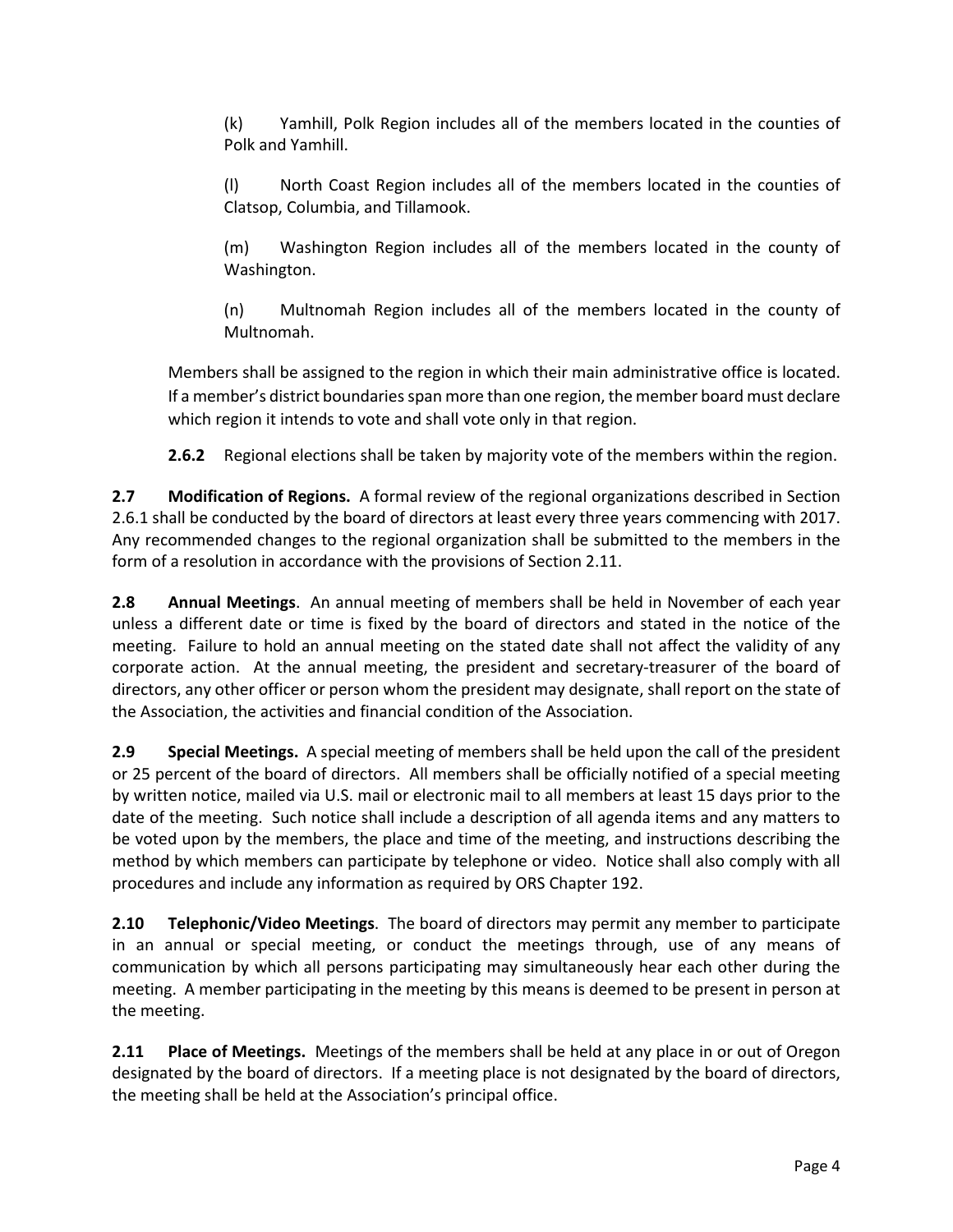**2.12 Action by Written Ballot.** Any action required or permitted to be taken at a members' meeting may be taken without a meeting if the Association delivers a written ballot to every member entitled to vote on the matter. A written ballot shall set forth each proposed action and provide an opportunity to vote for or against each proposed action. Approval by written ballot shall be valid only when the number of votes cast by ballot equals or exceeds a quorum of the members, and the number of approvals equals or exceeds the number of votes that would be required to approve the matter at a meeting at which the total number of votes cast is the same as the number of votes cast by ballot. A written ballot shall set forth each proposed action, indicate the number of responses needed to meet the quorum requirements, state the percentage of approvals necessary to approve each matter, and specify a reasonable time by which a ballot must be received by the Association in order to be counted. Once delivered, a written ballot may not be revoked.

**2.13 Unanimous Written Consent.** Any action required or permitted to be taken at a members' meeting may be taken without a meeting if the action is taken by all members entitled to vote on the matter. The action shall be evidenced by one or more written consents describing the action taken, signed by each member, and included in the minutes or filed with the corporate records reflecting the action taken. Action taken under this section is effective when the last member entitled to vote on the matter signs the consent, unless the consent specifies an earlier or later effective date.

**2.14 Quorum and Voting.** A quorum of the members shall consist of those votes represented at a meeting of the members. If a quorum is present when a vote is taken, the affirmative vote of a majority of the votes represented and voting when the action is taken is the act of the members except to the extent that the articles of incorporation, these bylaws, or applicable law require the vote of a greater number of members.

# **SECTION 3 DIRECTORS**

**3.1 Powers.** Except as provided under Section [2.2,](#page-4-0) all corporate powers shall be exercised by or under the authority of and the affairs of, are managed under the direction of a board of directors. The board of directors shall adopt policies defining specific obligations of the board of directors.

**3.2 Qualifications.** Directors must serve on the board of a member of the Association.

**3.3 Number.** The board of directors shall consist of not fewer than three nor more than 23 24 persons. The number of directors may be fixed or changed periodically, within the minimum, and maximum by the members.

**3.4 Term.** Directors shall take office on January 1 and shall serve for a term of two calendar years or until their successors are elected and qualified. Terms shall be staggered as per the election calendar.

**3.4.1** Directors who took office prior to January 1, 2018, and are re-elected may serve for any number of terms as long as they continuously remain members of the board of directors.

**3.4.2** Directors taking office on or after January 1, 2018, may serve five consecutive twoyear terms and, if eligible, may rerun after a two-year hiatus.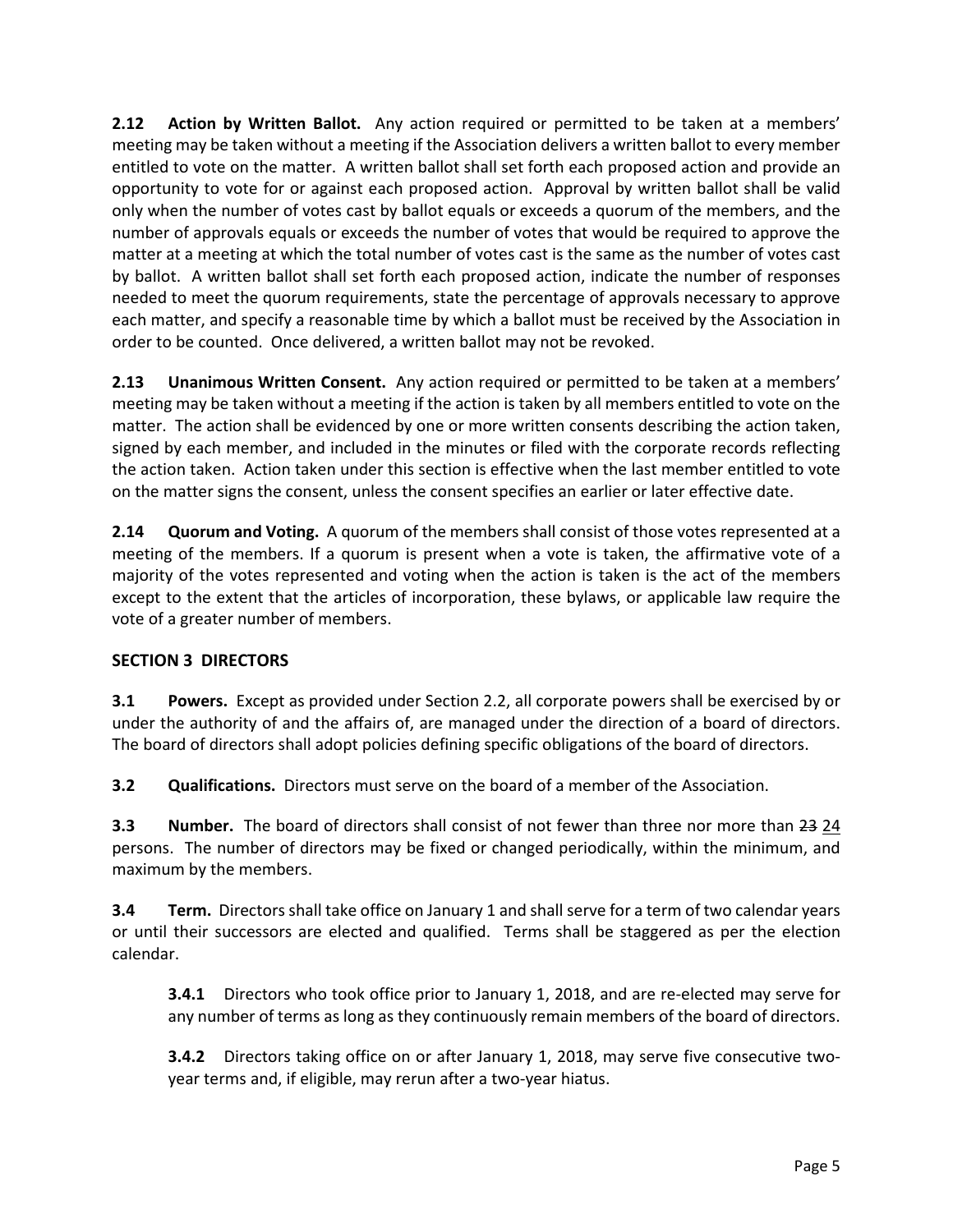**3.4.3** If a director serving as an officer requires additional time beyond the term limits outlined above, the term limits will be held in abeyance to allow the director to complete their term as past president.

<span id="page-8-1"></span>**3.5 Composition.** The board of directors will be comprised of up to 23 regional elected directors, one designated director as defined in the bylaws of the Oregon School Board Members of Color Caucus and ex-officio nonvoting members as delineated in Section 3.5.4.

**3.5.1 Regional Elected Directors.** Each region, as described under Section [2.6.1,](#page-5-0) shall elect one director except as follows:

- (a) Clackamas Region shall elect two directors;
- (b) Marion Region shall elect two directors;
- (c) Washington Region shall elect three directors; and
- <span id="page-8-2"></span>(d) Multnomah Region shall elect three directors.

(e) Provided, however, that if the president or immediate past president of the board of directors is a representative director from a region that elects only one director, that region shall elect an additional director or directors to serve for the duration of the president and/or the immediate past president's term.

<span id="page-8-0"></span>**3.5.2 Regional Election.** The nomination and election of directors shall be in accordance with the elections calendar adopted by the board. Each regional candidate for a director position shall be nominated by a member within the region by means of a nomination form. The board of directors shall distribute notice of position vacancies, candidate information packets, and official nomination forms to all incumbent directors and members in electing regions. To nominate a director candidate, one or more of the members in the region must timely submit to the board of directors a formal resolution or motion of the member and the completed nomination form(s). Nominations in regions where there is more than one open director position shall indicate the numbered position for which the nomination is being submitted. Each member in a region shall have one vote in the regional elections for the board of directors. The director candidate receiving a majority of the votes of the members shall be elected. In cases where there are more than two candidates nominated for any position, and none receives a majority of the votes cast, a second ballot shall be required between the two candidates receiving the highest number of votes; the one receiving a majority of the votes is elected.

**3.5.3 Designated Representative.** The Oregon School Board Members of Color Caucus shall appoint an officer of the Caucus to serve as a director of the Association. The appointee, as defined in the Caucus bylaws, shall be an elected or appointed member of any public board of education in Oregon who is an active member in good standing with the Association. All Association bylaws and policies shall apply to the designated representative serving as the Caucus' director of the Association.

**3.5.4 Ex-Officio.** The following individuals or their designee may serve as ex-officio nonvoting advisors to the board of directors: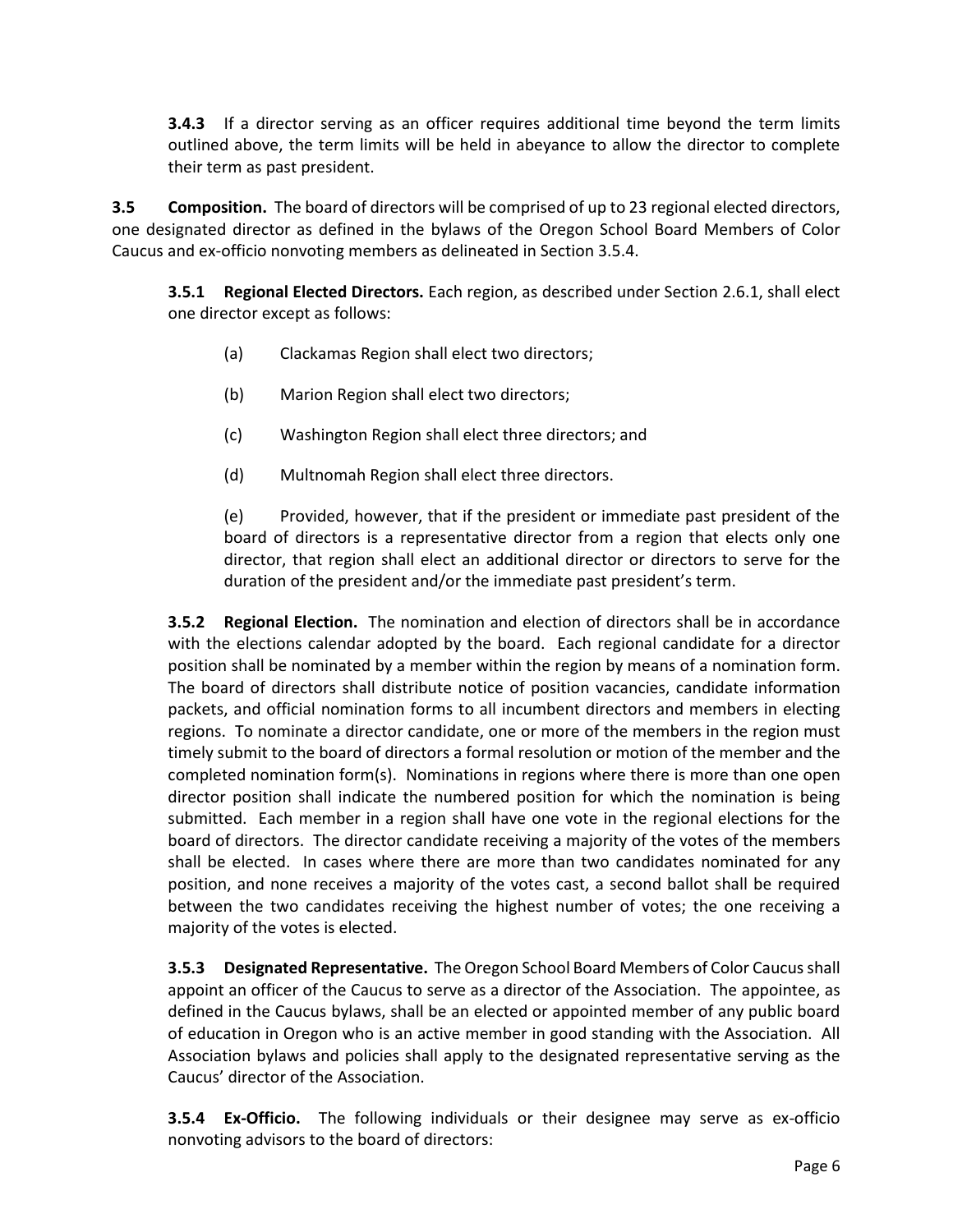(a) Any director of the National School Boards Association elected from Oregon;

(b) Any officer of the National School Boards Association, National School Boards Advocacy Committee, or an officer of the NSBA Pacific Region.

(c) The immediate past president of the Oregon Association of School Executives;

(d) The immediate past president of the Confederation of School Administrators;

(e) The board section president of the Oregon Association of Education Service Districts;

- (f) The board section president of the Oregon Community College Association;
- (g) The chair of the State Board of Education; and
- (h) Any other person as the board of directors may appoint.

**3.6 Vacancies.** In the event that any director position, other than the immediate past president is vacant during the term of office, the remaining directors may appoint an interim director from the same region to serve until December 31 of the same year. If the board of directors cannot recruit a candidate from the region they may appoint a person from a contiguous region to serve as director representing the open region. An individual appointed as a director from a contiguous region is not eligible to serve as an officer of the board. The members shall elect, using the procedures in Section [3.5.2,](#page-8-0) an interim director to serve from January 1 of the next year until the end of the remaining term. If there is a vacancy in the Members of Color Caucus' director position, then the Caucus shall, as set forth in Section 3.5.3, appoint a new Caucus officer to serve the remaining term.

**3.7 Resignation**. A director may resign at any time by delivering written notice to the president or the secretary. A resignation is effective when notice is effective under ORS 65.034 unless the notice specifies a later effective date. Once delivered, a notice of resignation is irrevocable unless revocation is permitted by the board of directors.

**3.8 Removal.** A director may be removed for cause by vote of two-thirds majority of the directors. A director may be removed with or without cause by a majority vote of the members who elected the director. The board may provide guidance or adopt and amend policies regarding what types of actions the board considers to be sufficient cause for removal.

**3.9 Meetings.** An annual meeting of the board of directors shall be held immediately after, and at the same place as, the annual meeting of members. If the time and place of any other directors' meeting is regularly scheduled by the board of directors, the meeting is a regular meeting. All other meetings are special meetings. A special meeting of the board of directors may be called by the president or the president-elect or 20 percent of the board of directors. The board of directors may hold annual, regular or special meetings in or out of the State of Oregon.

**3.10 Notice of Meetings.** All members shall be officially notified of a special meeting by written notice delivered personally, by telephone or electronic mail to all directors at least 48 hours prior to the date of the meeting. Such notice shall include a description of all agenda items and any matters to be voted upon by the directors, the place and time of the meeting, and instructions describing the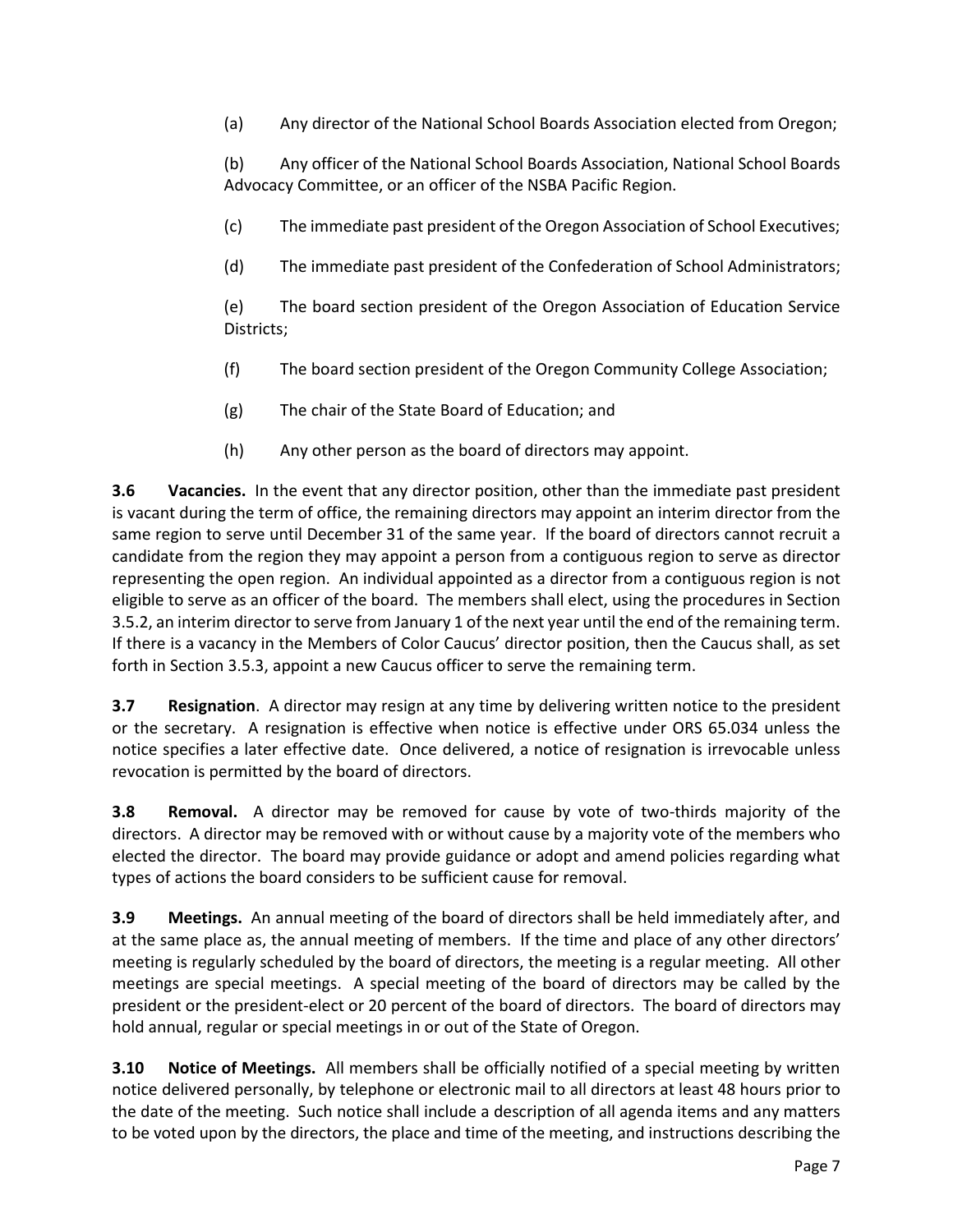method by which directors can participate by telephone or video. Notice shall also comply with all procedures and include any information as required by ORS Chapter 192.

**3.11 Waiver of Notice.** A director may at any time waive any notice required by these bylaws. A director's attendance at or participation in a meeting waives any required notice to the director of the meeting unless the director, at the beginning of the meeting or promptly upon the director's arrival, objects to holding the meeting or transacting business at the meeting and does not thereafter vote for or assent to any action taken at the meeting. Except as provided in the preceding sentence, any waiver must be in writing, must be signed by the director entitled to the notice, must specify the meeting for which the notice is waived, and must be filed with the minutes or the corporate records.

**3.12 Quorum and Voting.** A quorum of the board of directors shall consist of a majority of the number of directors in office immediately before the meeting begins. If a quorum is present when a vote is taken, the affirmative vote of a majority of the directors present when the action is taken is the act of the board of directors except to the extent that the articles of incorporation, these bylaws, or applicable law require the vote of a greater number of directors.

**3.13 Presumption of Assent.** A director who is present at a meeting of the board of directors when corporate action is taken is deemed to have assented to the action taken unless:

> (a) The director objects at the beginning of the meeting, or promptly upon the director's arrival, to holding the meeting or transacting the business at the meeting; and

> (b) The director's dissent from the action taken is entered in the minutes of the meeting.

**3.14 Compensation.** Directors and members of committees may receive reimbursement of such expenses as may be determined by resolution or policy of the board of directors to be just and reasonable. Directors shall not otherwise be compensated for service in their capacity as directors.

**3.15 Director Conflict of Interest.** The Association shall maintain a Conflict of Interest policy the terms of which comply with ORS 65.361 and ORS Chapter 244. The board of directors shall annually review and notify its members and directors of the current Conflict of Interest policy. Each director shall annually complete and return a Conflict of Interest statement.

# **SECTION 4 COMMITTEES AND CAUCUSES**

**4.1 Standing Committees.** The board of directors shall maintain the standing committees described below:

**4.1.1 Executive Committee.** The executive committee shall consist of five officers of the board of directors: the president as chairman, the president-elect, the vice president, the secretary-treasurer and the immediate past president. The executive committee may act, pursuant to delegation of authority to such committee by the board of directors, in place and instead of the board of directors between board meetings on all matters except those specifically reserved to the board under the terms of the bylaws. Actions of the executive committee shall be reported to the board by mail, email or at the next board meeting.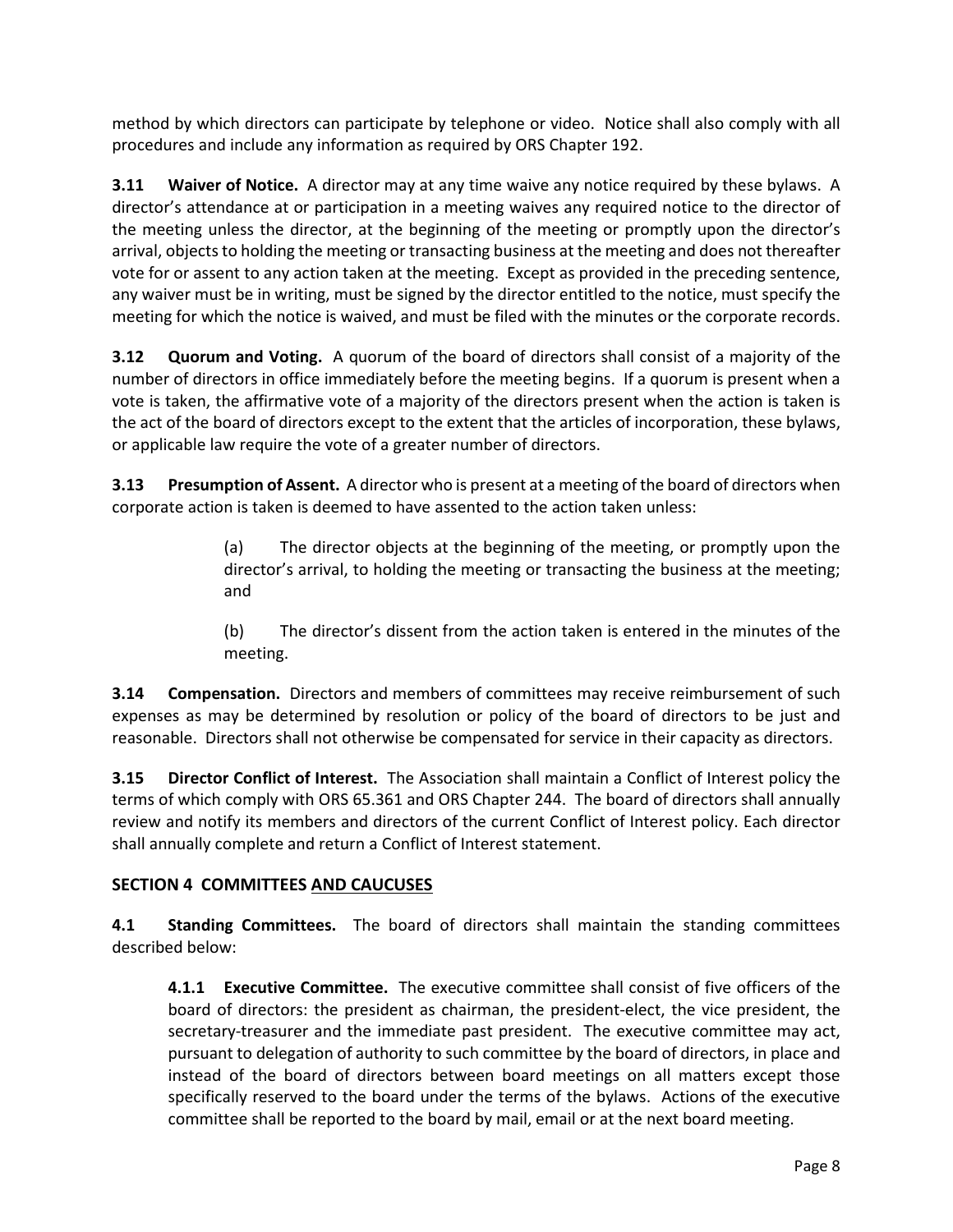**4.1.2 Finance Committee.** The finance committee shall be appointed by the president and shall be composed of members from Oregon public school districts, education service districts, and community colleges with boards that meet all criteria to be Association voting members. The members shall include, but are not limited to, the Association secretary/treasurer and vice president, one Association board director from the PACE board, one district business official and one at-large board member. The finance committee shall operate within the guidelines of the corporation's investment policy and the Finance Committee Operating Manual.

<span id="page-11-0"></span>**4.1.3 Legislative Policy Committee.** The board of directors shall maintain a Legislative Policy Committee.

(a) Purpose**.** The LPC shall develop legislative policies which are recommended to and approved by the members as a resolution proposed by the board of directors and voted on by the membership in accordance with Sectio[n 2.4.](#page-4-1) The LPC also advises the executive director and staff during legislative sessions.

(b) Composition**.** The LPC shall be composed of the voting members of the board of directors and the regional representatives elected under the procedures defined in [4.1.3](#page-11-0)[\(c\)](#page-11-1) and [\(d\).](#page-11-2) All committee members must be elected or appointed directors of a member. The vice president of the board shall chair the LPC.

<span id="page-11-1"></span>(c) Nomination**.** The board of directors shall cause the nomination form to be distributed to all members in eligible regions. A member may nominate a candidate to the LPC and shall do so by formal resolution of the member and timely submission of the nomination form(s) to the office of the Association. Nominations in regions where there is more than one representative position shall indicate the numbered position for which the nomination is being submitted. Nominations will be closed by a date identified in the elections calendar adopted by the board.

<span id="page-11-2"></span>(d) Election**.** Each LPC member shall be elected by majority of member boards of a region. Each region shall elect the number of LPC members as described in Section [3.5,](#page-8-1) without regard to Section [3.5.1\(d\).](#page-8-2) Such elections shall be held using the procedures described in Section [3.5.2.](#page-8-0)

(e) Term**.** Each committee member shall take office on January 1 in even numbered years and serve for a term of two (2)years.

(f) Vacancies**.** In the event that there is a vacancy on the LPC, the board of directors may appoint an interim LPC member from the same region to fill the unexpired term of office. If the board of directors cannot recruit an LPC member from the region they may appoint a person from a contiguous region to serve to represent the open region to fill the unexpired term of office.

**4.2 Other Board Committees.** The board of directors may create one or more committees of the board of directors and appoint directors and representatives of members to serve on such committee. The creation of a committee and the appointment of directors and member representatives to the committee must be approved by a majority of all directors in office when the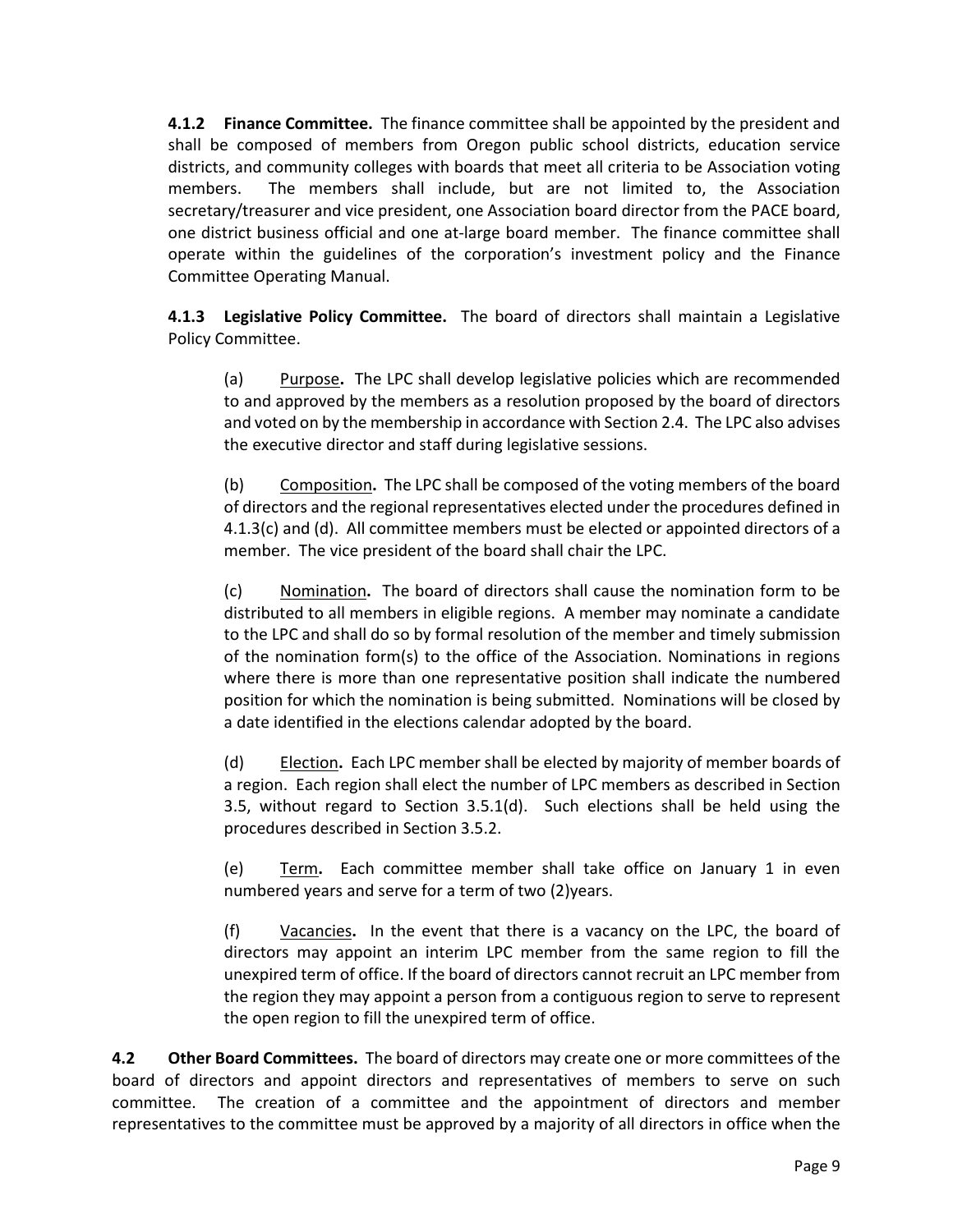action is taken. The provisions of these bylaws governing meetings, action without meetings, notice and waiver of notice, and quorum and voting requirements of the board of directors shall apply to committees and their members as well. Committees of the board of directors may, to the extent specified by the board of directors, exercise the authority of the board of directors; provided, however, that no committee of the board of directors may:

> (a) Authorize distributions, provided that this restriction does not apply to payment of value for property received or services performed or payment of benefits in furtherance of the Association's purposes;

> (b) Approve or recommend dissolution, merger, or the sale, pledge, or transfer of all or substantially all of the Association's assets;

> (c) Elect, appoint, or remove directors or fill vacancies on the board or on any of its committees; or

(d) Adopt, amend, or repeal the articles of incorporation or bylaws.

**4.3 Advisory Committees.** The board of directors may create one or more other committees. Members of these committees need not be members or directors, but at least one director shall serve on each such committee. These committees shall have no power to act on behalf of, or to exercise the authority of, the board of directors, but may make recommendations to the board of directors.

**4.4 Caucuses.** Caucuses shall exist to enhance the work of the Association by addressing the unique needs of member districts. Caucuses shall:

**4.4.1** Clearly articulate the vision, mission and goals of the Caucus.

**4.4.2** Adopt bylaws for operating, programming and governing within the context of the Association bylaws described herein.

**4.4.3** Caucuses shall be added or eliminated to this provision through the amendment process described in these bylaws.

**4.4.4** With the adoption of this section, the Oregon School Board Members of Color Caucus is established.

**4.5 Administration.** Each committee and caucus shall prepare minutes of each of its meetings, and such minutes shall be kept on file at the Association's principal office and made available on request to any member of the board of directors. Each committee and caucus shall also report on its activities at the regular meetings of the board of directors. Each committee and caucus shall comply with the public meetings laws requirements under ORS Chapter 192.

# **SECTION 5 OFFICERS OF THE BOARD OF DIRECTORS**

**5.1 Appointment.** The board of directors shall elect officers by majority vote at least 10 days prior to the November member meeting. In cases where there are more than two candidates nominated for any position, and none receives a majority of the votes, a second ballot shall be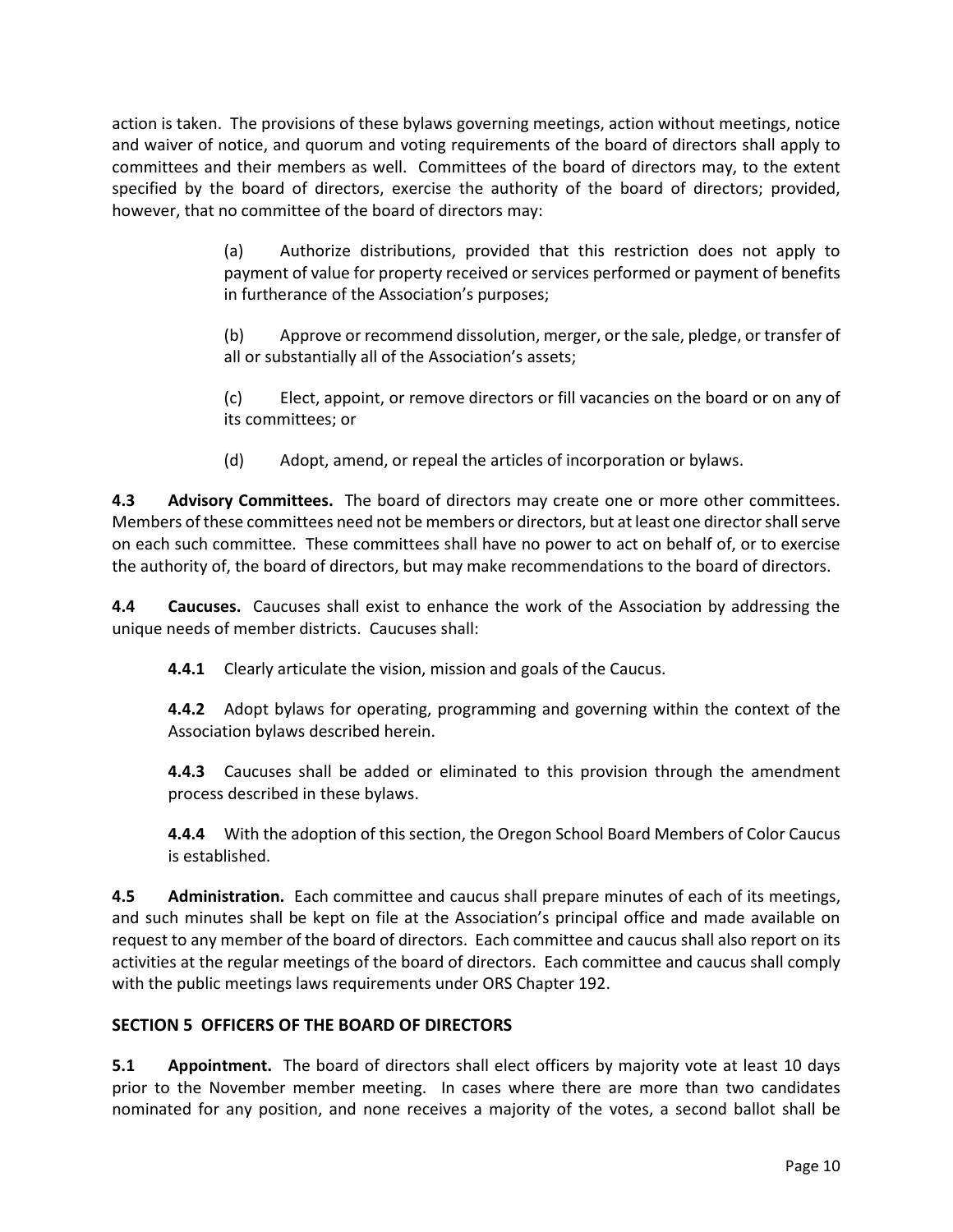required between the two candidates receiving the highest number of votes. The one receiving a majority of the votes is elected.

**5.2 Designation.** The officers of the Association shall be a president, president-elect, past president, vice president, a secretary-treasurer, and such other officers as the board of directors may appoint.

**5.3 Compensation and Term of Office.** Officer terms are one calendar year. No officer except the secretary-treasurer shall serve two consecutive terms in the same office unless the director completed a term for another officer who was unable to complete a term and is then voted into the same position the following year. The secretary-treasurer may serve up to two consecutive one-year terms. Directors and members of committees may receive reimbursement of such expenses as may be determined by resolution of the board of directors to be just and reasonable. Directors shall not otherwise be compensated for service in their capacity as directors.

**5.4 Removal and Resignation.** Any officer may be removed, either with or without cause, at any time by action of the board of directors. An officer may resign at any time by delivering notice to the board of directors, the president, or the secretary-treasurer. A resignation is effective when the notice is effective under ORS 65.034 unless the notice specifies a later effective date. If a resignation is made effective at a later date and the Association accepts the later effective date, the board of directors may fill the pending vacancy before the effective date if the board of directors provides that the successor does not take office until the effective date. Once delivered, a notice of resignation is irrevocable unless revocation is permitted by the board of directors. No removal or resignation shall prejudice the rights of any party under a contract of employment.

**5.5 Officers.** The officers of the Association are as follows:

**5.5.1 President**: The president shall preside at all member meetings of the Association and of the board of directors; shall appoint, committees subject to the approval of the board of directors; shall call all regular and special meetings as provided herein; shall be ex-officio voting member of all committees. The president shall automatically serve as immediate past president for the following term. The president serves for a term of one calendar year.

**5.5.2 President-elect**: In the absence of the president, the president-elect shall assume the powers and duties of the president, and when a vacancy occurs in the office of president, shall serve in that capacity for the remainder of the term. The president-elect shall automatically serve as president for the following term, even if required to fill an uncompleted term as president. In addition, the president-elect shall assume duties related to the oversight of Association member elections and resolutions processes and such other administrative duties as are assigned by the president. The president-elect serves for a term of one calendar year.

**5.5.3 Vice president**: In the absence of the president-elect shall assume the powers and duties of the president-elect. The vice president shall also serve as the chair of the LPC. The vice president serves for one calendar year.

**5.5.4 Secretary-treasurer**: The secretary-treasurer shall be responsible for keeping in a suitable minute book accurate minutes of all board of director meetings; shall carry on official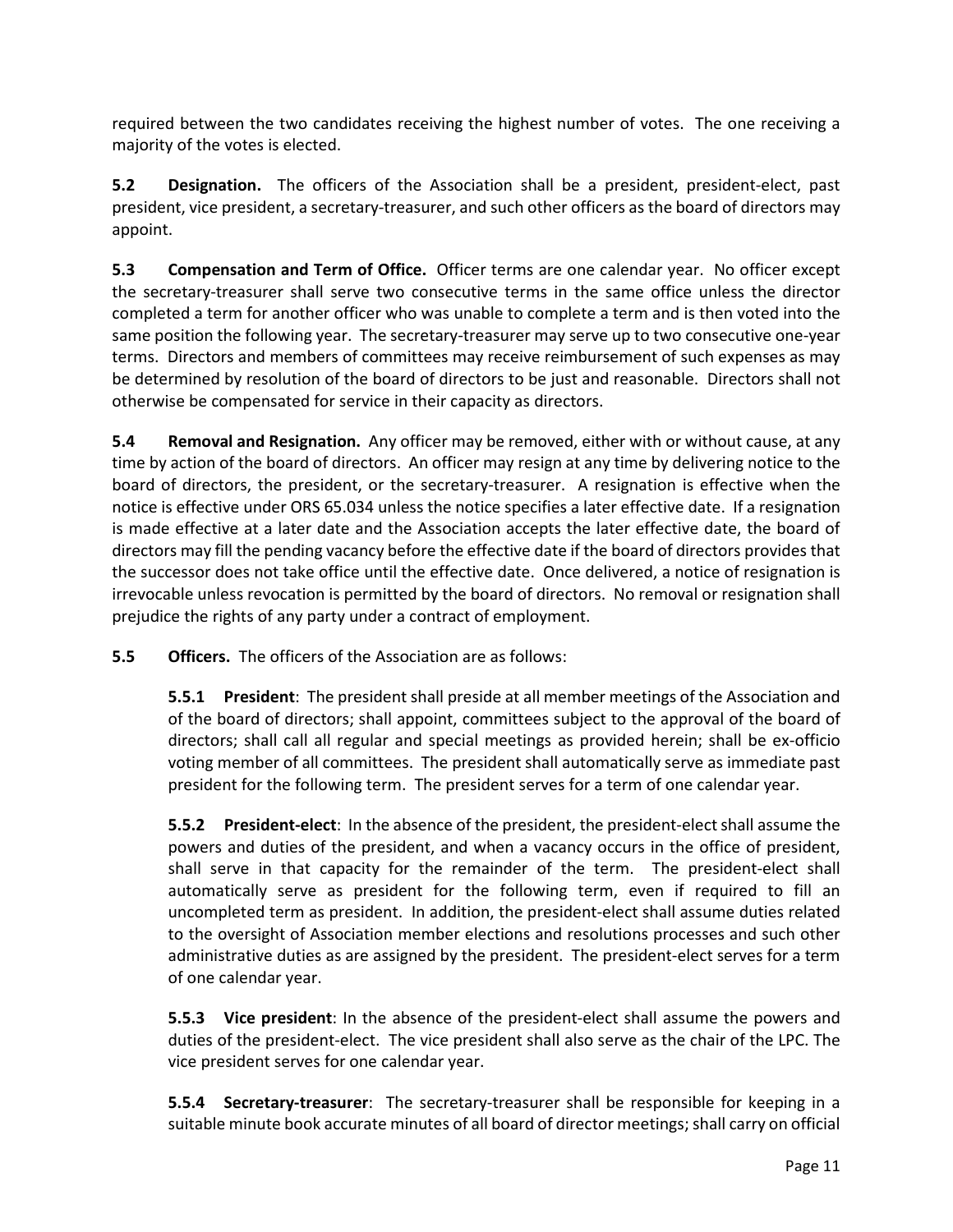correspondence of the Association; shall arrange for proper banking facilities; and shall receive, account for and disburse funds in a businesslike manner as provided for by the board of directors; shall see that the minutes of the previous meetings are read, and shall give an itemized and detailed report of the financial condition of the Association at each annual meeting and at such other times as may be required by the board of directors. Such duties of the secretary-treasurer as may be specified by the board of directors may be delegated to the executive director or a designated member of the staff. The secretary-treasurer serves for a term of one calendar year.

**5.5.5 Immediate past president**: The immediate past president shall advise and counsel with other officers. The immediate past president chairs the officer succession planning process. The past president serves for one calendar year.

**5.5.6 Assistants**: The board of directors may appoint or authorize the appointment of an assistant to the secretary-treasurer. Such assistant may exercise the powers of the secretarytreasurer, as the case may be, and shall perform such duties as are prescribed by the board of directors.

## **SECTION 6 NONDISCRIMINATION**

The Association shall not discriminate in providing services, hiring employees, or otherwise, upon the basis of gender, race, creed, marital status, sexual orientation, religion, color, age, disability, or national origin.

## **SECTION 7 GENERAL PROVISIONS**

## **7.1 Amendment of Bylaws.**

**7.1.1** Amendments to the bylaws may be initiated by the board of directors or submitted by a member to the board of directors. Amendments must be approved by a vote of twothirds majority of the members at any regular or special meeting. The board of directors shall provide written notice to the members containing a statement that the members will be asked to approve the amendment and a copy of the proposed amended bylaws. Such notice shall be provided by US mail or email at least 15 days prior to the member meeting at which the vote will take place.

**7.1.2** Whenever an amendment or new bylaw is adopted, it shall be copied in the minute book with the original bylaws in the appropriate place. If any bylaw is repealed, the fact of repeal and the date on which the repeal occurred shall be stated in such book and place.

**7.2 Inspection of Books and Records.** All books, records, and accounts of the Association shall be open to inspection by the directors in the manner and to the extent required by law.

**7.3 Checks, Drafts, Etc.** All checks, drafts, and other orders for payment of money, notes, or other evidences of indebtedness issued in the name of or payable to the Association shall be signed or endorsed by such person or persons and in such manner as shall be determined by resolution of the board of directors.